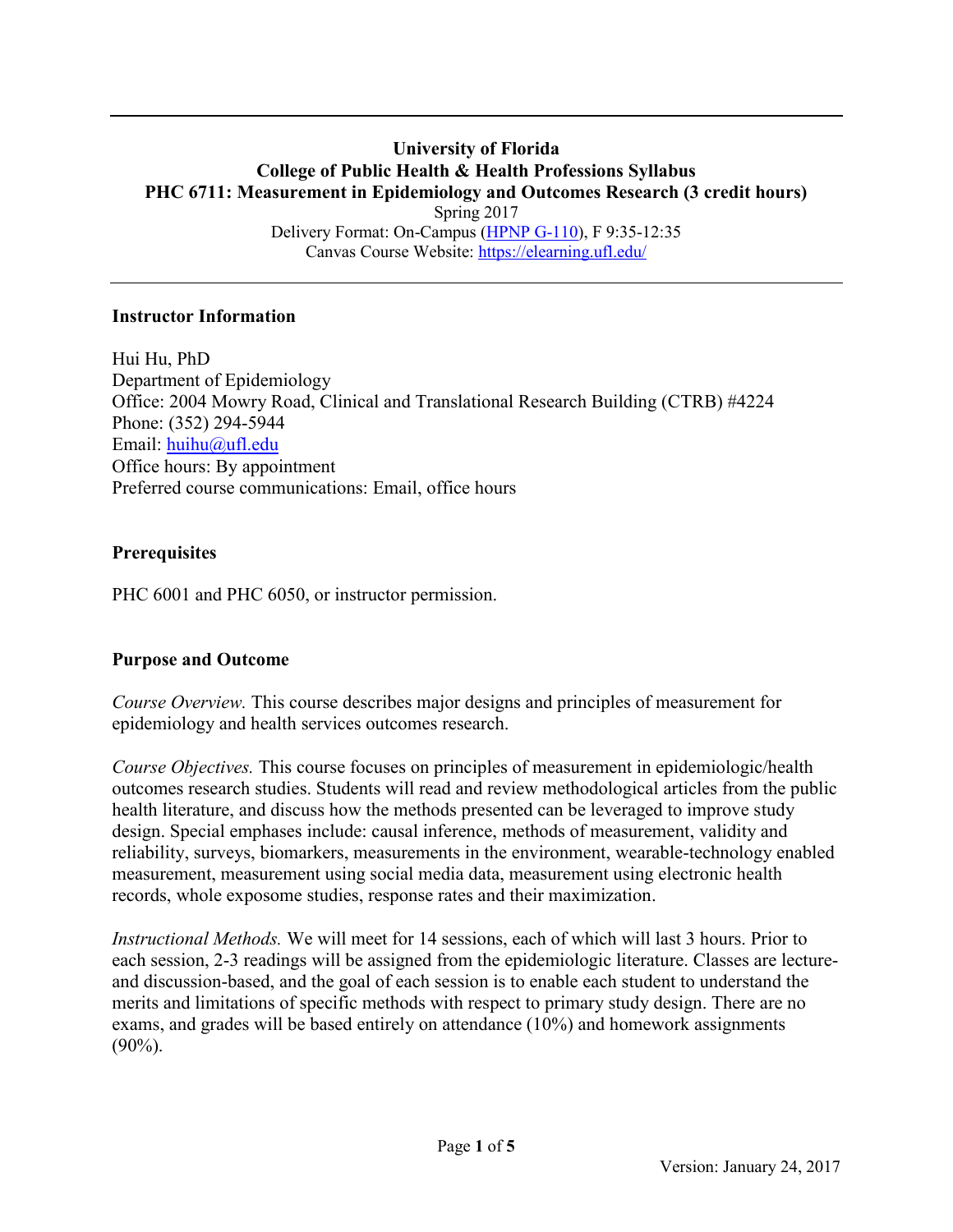# **Description of Course Content**

#### *Course Schedule.*

| Date              | Agenda ( $\bullet$ = topic, $\lozenge$ = reading <sup>*</sup> )                                                                                                                      | Assignment Due (% of Final Grade) |
|-------------------|--------------------------------------------------------------------------------------------------------------------------------------------------------------------------------------|-----------------------------------|
| January 6, 2017   | • Course overview<br>• Study design review (in the context of causal<br>inference)<br>• Causal diagrams (DAGs)<br>◊ Hernán MA, Robins JM (2016). Part I,<br>Chapter 6, pages 69-82   |                                   |
| January 13, 2017  | • Confounding, bias, and random variability<br>◊ Hernán MA, Robins JM (2016). Part I,<br>Chapters 7-10, pages 83-130                                                                 |                                   |
| January 20, 2017  | • Methods of measurement<br>◊ White, E., Armstrong, B. K., & Saracci, R.<br>$(2008)$ . Chapter 2                                                                                     | Assignment 1 (15%)                |
| January 27, 2017  | • Validity and reliability<br>◊ White, E., Armstrong, B. K., & Saracci, R.<br>(2008). Chapters 3-4                                                                                   |                                   |
| February 3, 2017  | • Measurement error in cancer epidemiology<br>(Guest Lecturer: Dr. Yaghjyan)<br>· Reducing measurement error<br>◊ White, E., Armstrong, B. K., & Saracci, R.<br>$(2008)$ . Chapter 5 | Assignment 2 (15%)                |
| February 10, 2017 | • Prediction accuracy<br>$\Diamond$ TBA                                                                                                                                              |                                   |
| February 17, 2017 | • Self-report surveys<br>$\Diamond$ TBA                                                                                                                                              | Assignment 3 (15%)                |
| February 24, 2017 | · Biomarkers<br>$\Diamond$ TBA                                                                                                                                                       |                                   |
| March 3, 2017     | • Measurements in the environment<br>$\Diamond$ TBA                                                                                                                                  |                                   |
| March 17, 2017    | · Wearable technology-enabled measurement<br>$\Diamond$ TBA                                                                                                                          | Assignment 4 (15%)                |
| March 24, 2017    | • Measurement using social media data<br>$\Diamond$ TBA                                                                                                                              |                                   |
| March 31, 2017    | • Measurement using electronic health records<br>$\Diamond$ TBA                                                                                                                      |                                   |
| April 7, 2017     | • Whole exposome studies<br>$\Diamond$ TBA                                                                                                                                           | Assignment 5 (15%)                |
| April 14, 2017    | • Response rates and their maximization<br>$\Diamond$ TBA                                                                                                                            |                                   |
| April 21, 2017    | No Class                                                                                                                                                                             | Assignment $6(15%)$               |

\* Readings marked as TBA will be assigned at least one week before the class.

*Course Materials and Technology.* Most readings for the course will be drawn from the articles cited in the above schedule. A few readings are drawn from the following optional textbook, which may also prove useful for understanding key terms or formulas in the articles that were not fully elaborated upon:

 White, E., Armstrong, B. K., & Saracci, R. (2008).Principles of exposure measurement in epidemiology: collecting, evaluating and improving measures of disease risk factors. OUP Oxford.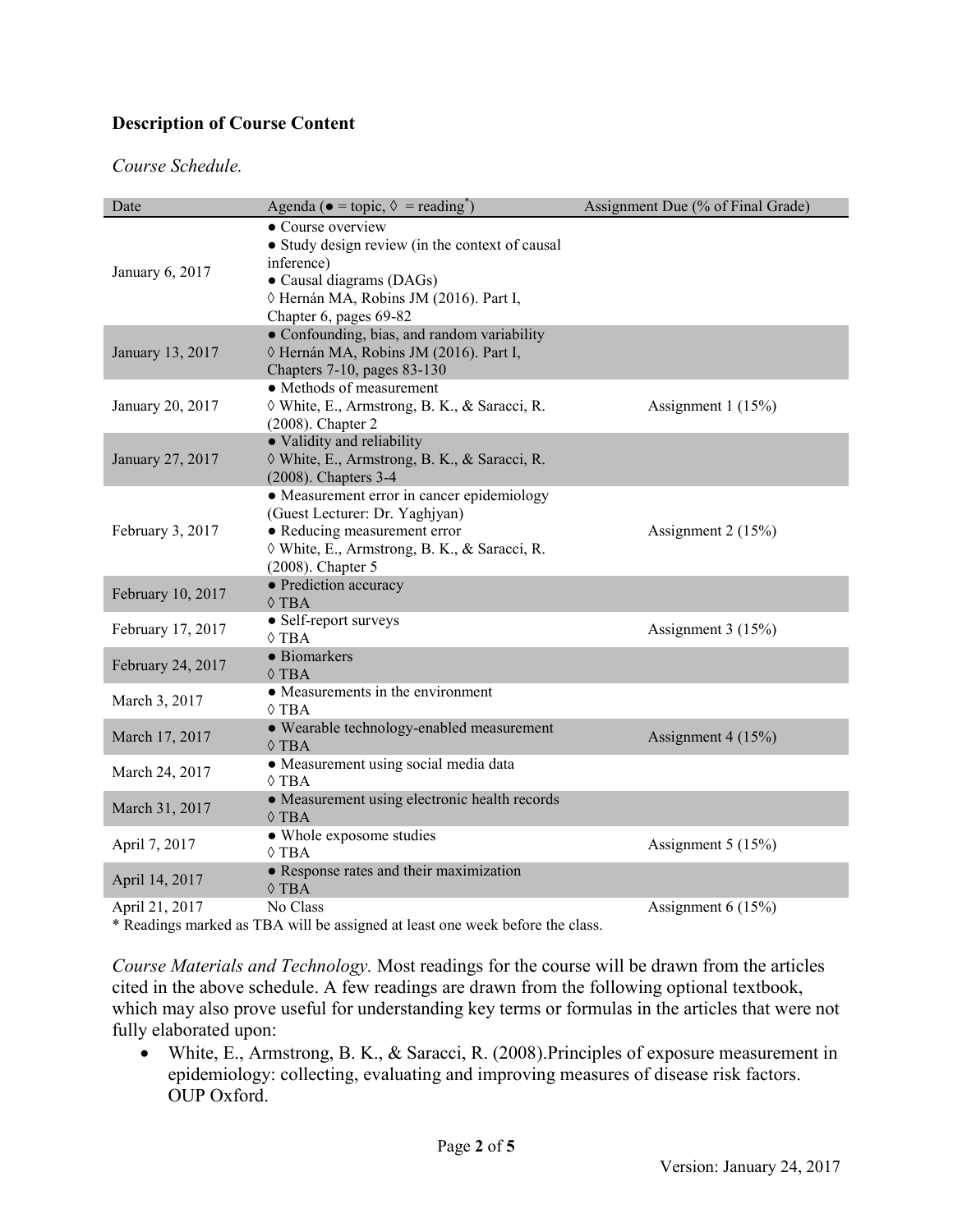Hernán MA, Robins JM (2016). Causal Inference. Boca Raton: Chapman & Hall/CRC, forthcoming. [\(https://www.hsph.harvard.edu/miguel-hernan/causal-inference-book/\)](https://www.hsph.harvard.edu/miguel-hernan/causal-inference-book/) For technical support for this class, please contact the UF Help Desk at: [Learning](mailto:Learning-support@ufl.edu) $support(Qufl.edu, (352) 392-HELP - select option 2, or <https://lss.at.ufl.edu/help.shtml>.$ 

# **Academic Requirements and Grading**

### *Grade Composition.*

- Attendance and class participations:  $10\%$
- Homework assignments:  $90\%$

*Attendance.* Class attendance is mandatory. Excused absences follow the criteria of the UF Graduate Catalogue (e.g. illness, serious family emergency, military obligations, religious holidays), and should be communicated to the instructor prior to the missed class day when possible. UF rules require attendance during the first two course sessions. Each unexcused absence results in a 3% point deduction from the final grade. Missing more than three scheduled sessions without excuse (each session is about 3 hours of instruction) will result in a failure. Students are responsible for all material presented in class and meeting the scheduled due dates for class assignments.

*Homework assignments.* A total of 6 assignments will be given. You are required to compliant with the following assignment rules:

- Your assignment must be turned in no later than 11:59pm on the day it is due.
- Late homework assignments will NOT be accepted, unless you have a formal proof of the exception (e.g., a written doctor note, a police ticket, etc.).
- No handwritten assignment. All assignments need to be submitted electronically either by email or the online system (will be clarified at the beginning of the course).
- DO NOT COPY OTHERS' HOMEWORK. There is zero-tolerance. The one who copy the homework will receive 0 point; and the one who is copied will get only 50% of the points that he/she should have received.

*Point system.*

| Points earned | 93-100 90-92 87-89 83-86 80-82 77-79 73-76 70-72 67-69 63-66 |       |      |     |      |            |      |       | 60-62 | $\leq 60$ |
|---------------|--------------------------------------------------------------|-------|------|-----|------|------------|------|-------|-------|-----------|
| Letter grade  |                                                              | $A -$ | $B+$ | B   | - B- | $\sqrt{2}$ |      | $+(-$ |       |           |
| Grade points  | 4.0                                                          | 3.67  |      | 3.0 | 2.67 |            | 1.67 |       | 0.67  |           |

For greater detail on the meaning of letter grades and university policies related to them, see the Registrar's Grade Policy regulations at: <http://catalog.ufl.edu/ugrad/current/regulations/info/grades.aspx>

## **Student Expectations, Roles, and Opportunities for Input**

*Expectations Regarding Course Behavior.* Please come to class on time and be prepared to stay until the time scheduled as the end of class. We think your investment in the degree is worth maximizing your in-class experience, and we expect to provide materials that utilize the full,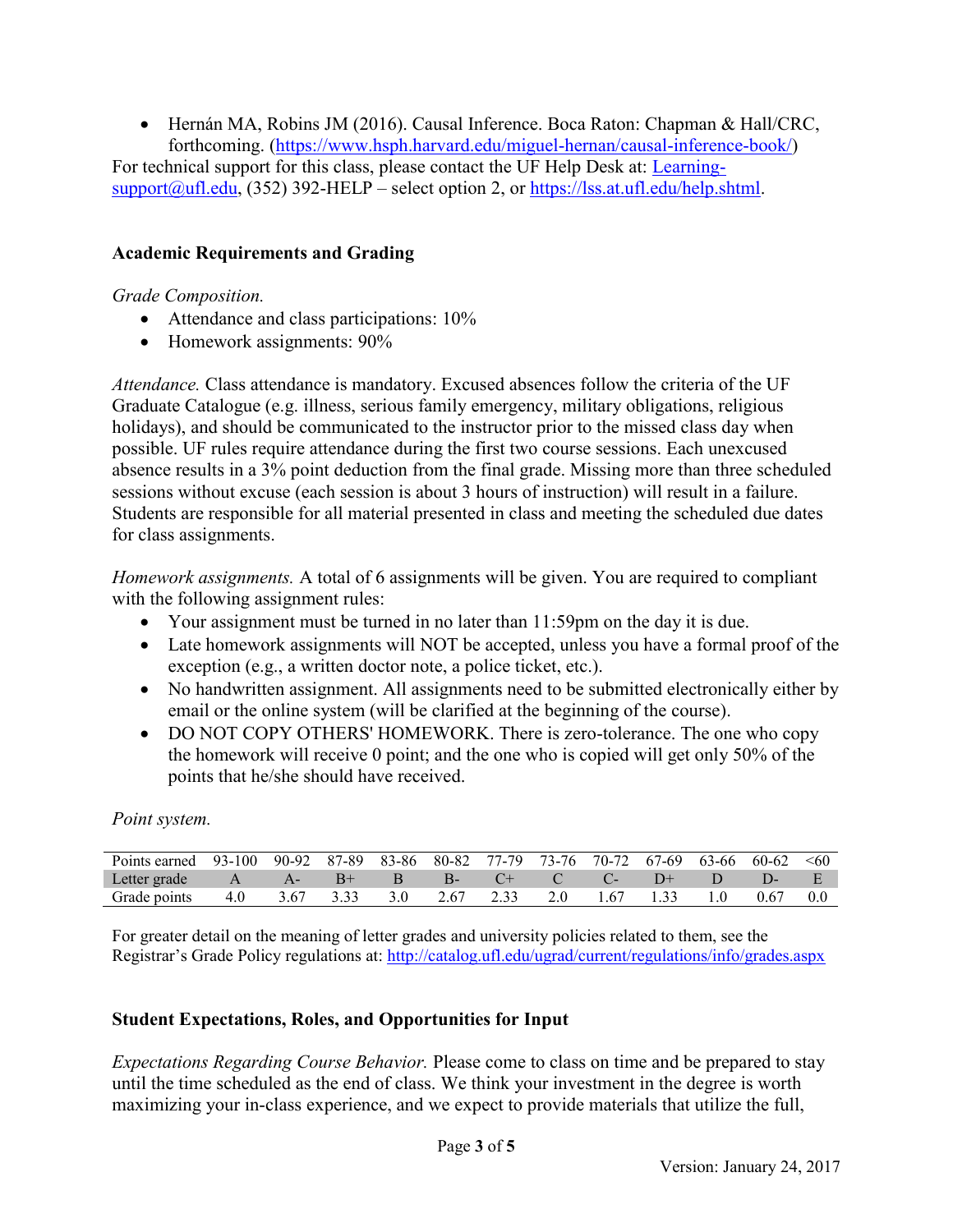scheduled class times. The use of cell phones is not permitted. Please turn them off or, if you expect urgent calls, set them to "vibrate." Please do not engage in "side conversations" while the instructor or a presenter is leading the class. If the material is unclear, other students are likely to have a similar question; you are strongly encouraged to ask in-class questions so that all students may benefit from the discussion.

*Communication Guidelines.* Assistance with course material is available during scheduled office hours or by appointment. Emailed questions are also welcome, and we aim to address all such inquiries within 24 hours of receipt (or on Monday if the email was sent on Friday). Please do not re-send the same question until the appropriate time frame has elapsed (24 hours or end of day Monday for emails sent on Friday). Student success and understanding is of the utmost importance, so each email receives careful consideration.

*Academic Integrity.* Students are expected to act in accordance with the University of Florida policy on academic integrity. As a student at the University of Florida, you have committed yourself to uphold the Honor Code, which includes the following pledge:

"We, the members of the University of Florida community, pledge to hold ourselves and our peers to the highest standards of honesty and integrity."

You are expected to exhibit behavior consistent with this commitment to the UF academic community, and on all work submitted for credit at the University of Florida, the following pledge is either required or implied:

"On my honor, I have neither given nor received unauthorized aid in doing this assignment."

It is your individual responsibility to know and comply with all university policies and procedures regarding academic integrity and the Student Honor Code. Violations of the Honor Code at the University of Florida will not be tolerated. Violations will be reported to the Dean of Students Office for consideration of disciplinary action. For additional information regarding Academic Integrity, please see Student Conduct and Honor Code or the Graduate Student Website for additional details:

- <https://www.dso.ufl.edu/sccr/process/student-conduct-honor-code/>
- <http://gradschool.ufl.edu/students/introduction.html>

Please remember cheating, lying, misrepresentation, or plagiarism in any form is unacceptable and inexcusable behavior.

*Online Faculty Course Evaluation Process.* Students are expected to provide feedback on the quality of instruction in this course by completing online evaluations at [https://evaluation.ufl.edu.](https://evaluation.ufl.edu/) Students will be given specific times when the evaluations can be made. Summary results of these assessments are available to students at [https://evaluations.ufl.edu/results/.](https://evaluations.ufl.edu/results/)

It is very important to me that you are able to develop a set of epidemiologic tools in this course that you will find useful in your career. Naturally, the presentation of some tools may be stronger than others. Your feedback on this issue is extremely valuable to me; please feel free to